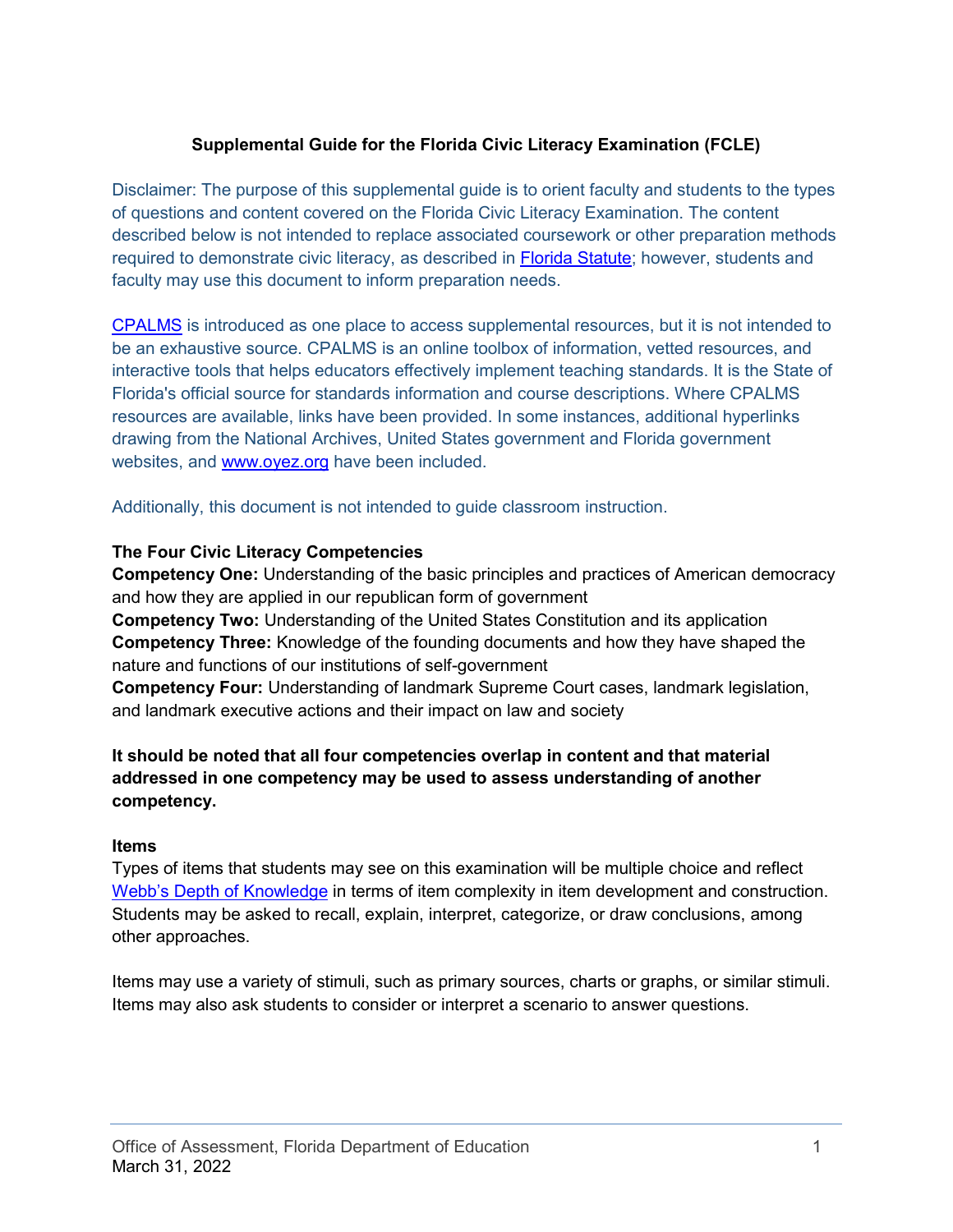## **Competency One:**

Understanding of the basic principles and practices of American democracy and how they are applied in our republican form of government

**Students should be able to identify, explain, interpret, and apply the principles and practices of American democracy and the republican form of government. Click the hyperlinks for relevant [CPALMS](https://www.cpalms.org/) references where applicable.** 

## **Which basic principles and practices should students be familiar with?**

- 1. The Social Contract
	- a. [Locke](https://www.cpalms.org/PreviewStandard/Preview/16091) and [Consent of the Governed](https://www.cpalms.org/PreviewStandard/Preview/16138)
- 2. Checks and Balances/Separation of Powers
	- a. [Montesquieu](https://www.cpalms.org/PreviewStandard/Preview/16091) and [limited government](https://www.cpalms.org/PreviewStandard/Preview/16096)
	- b. motivations, purpose, and practice, with a demonstrated understanding of [constitutional implications and role](https://www.cpalms.org/PreviewStandard/Preview/16141)
- 3. Rule of Law
	- a. essential component of democratic government
		- i. [limits on the use of power by government](https://www.cpalms.org/PreviewStandard/Preview/3539)
- 4. Due Process
	- a. [Fair procedures within the boundaries of the law](https://www.cpalms.org/PreviewStandard/Preview/16141)
	- b. [the justice system](https://www.cpalms.org/PreviewStandard/Preview/16161) and [how the justice system works](https://www.cpalms.org/PreviewStandard/Preview/16162)
- 5. Equality under the Law
	- a. [equal treatment](https://www.cpalms.org/PreviewStandard/Preview/16165) and [equal protection without the guarantee of equal outcomes](https://www.cpalms.org/PreviewStandard/Preview/16156)
- 6. Popular Sovereignty
	- a. [government is created by and subject to the will of the people](https://www.cpalms.org/PreviewStandard/Preview/16138)
		- i. connect [these ideas](https://www.cpalms.org/PreviewStandard/Preview/16137) to the [founding documents](https://www.cpalms.org/PreviewStandard/Preview/16140)
			- 1. [the concept of "We the People", etc.](https://www.cpalms.org/PreviewStandard/Preview/16147)
- 7. Natural Rights and Natural Law
	- a. [as understood by the Founders](https://www.cpalms.org/PreviewStandard/Preview/16138) and seen [in our](https://www.cpalms.org/PreviewStandard/Preview/16137) [founding documents](https://www.cpalms.org/PreviewStandard/Preview/16140)
- 8. Federalism
	- a. what does federalism look like [in theory](https://www.cpalms.org/PreviewStandard/Preview/16166) and in practice
	- b. how [federalism has influenced](https://www.cpalms.org/PreviewStandard/Preview/16166) the development of the United States government
- 9. Individual Liberty
	- a. [the importance of political and religious liberty to the Founders](https://www.cpalms.org/PreviewStandard/Preview/16137)
	- b. [what religious liberty looks like over time](https://www.cpalms.org/PreviewStandard/Preview/16140) and [in contemporary practice](https://www.cpalms.org/PreviewStandard/Preview/16170)
- 10. Republicanism and Representative Democratic Government
	- a. [the constitutional guarantee of a republican \(representative\) form of government](https://www.cpalms.org/PreviewStandard/Preview/16141)  [for each state](https://www.cpalms.org/PreviewStandard/Preview/16141)
	- b. [origins of the ideas of democracy and the republic](https://www.cpalms.org/PreviewStandard/Preview/16088)
	- c. [differences between republican and democratic \(small "r", small "d"\) forms of](https://www.cpalms.org/PreviewStandard/Preview/16141)  [government](https://www.cpalms.org/PreviewStandard/Preview/16141)
	- d. [how the United States functions as a constitutional republic](https://www.cpalms.org/PreviewStandard/Preview/16109) 
		- i. [why the Founders did not favor a purely democratic form of government](https://www.cpalms.org/PreviewStandard/Preview/16140)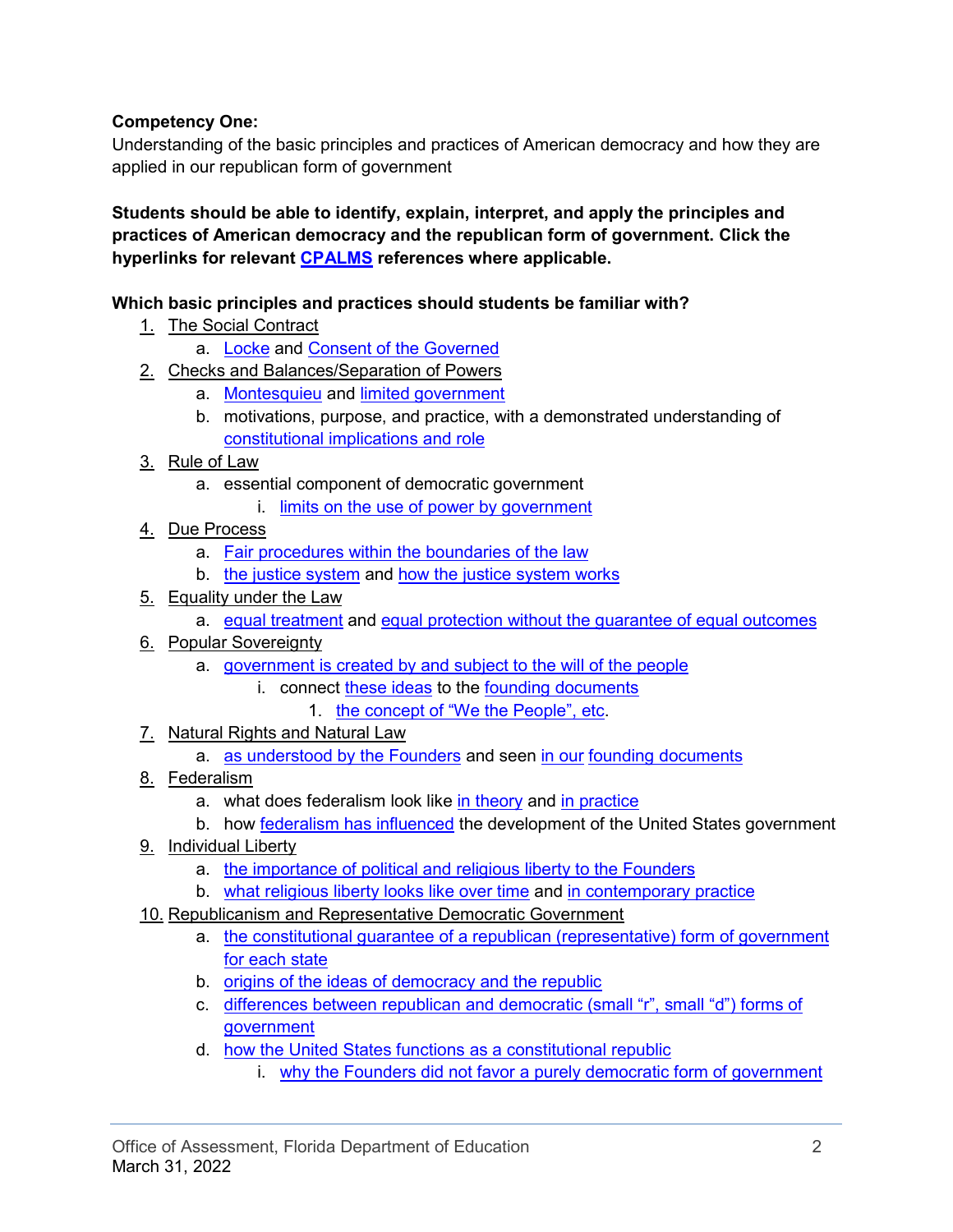#### 11. Constitutionalism

- a. [adherence to a constitutional form of government](https://www.cpalms.org/PreviewStandard/Preview/16141)
- b. [philosophical](https://www.cpalms.org/PreviewStandard/Preview/16137) and practical foundations
- 12. Majority Rule and Minority Rights
	- a. [constitutional and practical applications](https://www.cpalms.org/PreviewStandard/Preview/16141)
- 13. Equal Protection
	- a. its [meaning and practice under the Constitution and associated amendments](https://www.cpalms.org/PreviewStandard/Preview/16141)
- 14. Bill of Rights and the Protections of Civil Rights and Liberties
	- a. what the Bill of Rights looks like in **historical and contemporary practice**
	- b. reasons for and ways in which rights and liberties guaranteed under the Bill of [Rights may be limited](https://www.cpalms.org/PreviewStandard/Preview/16146)

#### 15. Elections

- a. [the importance of free, fair, and secure elections](https://www.cpalms.org/PreviewStandard/Preview/16151)
- b. [how elections work at the state and federal levels](https://www.cpalms.org/PreviewStandard/Preview/16150)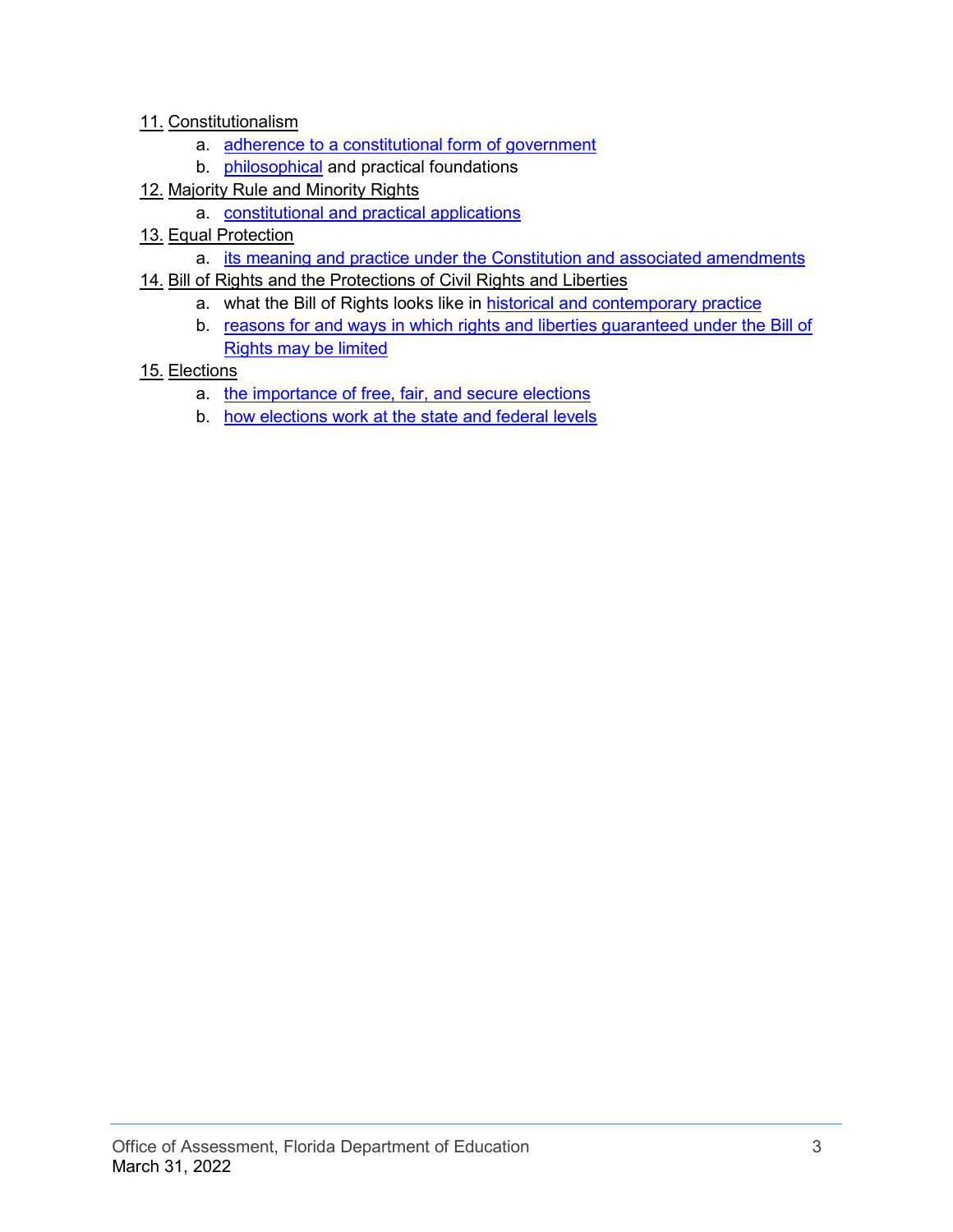**Competency Two:**

Understanding of the United States Constitution and its application

**Students should be able to identify the articles, amendments, and structures of the United States Constitution. This includes the principles of the Constitution and how they apply to various aspects of government and life. Click the hyperlinks for relevant CPALMS or support references where applicable.** 

## **Which aspects of the United States Constitution should students be familiar with?**

- 1. Articles
	- a. What each [Article of the United States Constitution](https://constitutioncenter.org/interactive-constitution) contains
		- i. [Article I: The Legislative Branch](https://www.cpalms.org/PreviewStandard/Preview/16157)
		- ii. [Article II: The Executive Branch](https://www.cpalms.org/PreviewStandard/Preview/16158)
		- iii. Article III: [The Judicial Branch](https://www.cpalms.org/PreviewStandard/Preview/16161)
			- 1. [Federal Courts](https://www.cpalms.org/PreviewStandard/Preview/16164)
		- iv. Students should also be familiar with the general content of Articles IV-VII
			- 1. [Article IV: The Full Faith and Credit Clause and the admittance of](https://constitutioncenter.org/interactive-constitution/article/article-iv)  [new states](https://constitutioncenter.org/interactive-constitution/article/article-iv)
			- 2. [Article V: The Amendment Process](https://constitutioncenter.org/interactive-constitution/article/article-v)
			- 3. [Article VI: The Supremacy Clause](https://constitutioncenter.org/interactive-constitution/article/article-vi)
			- 4. [Article VII: Ratification](https://constitutioncenter.org/interactive-constitution/article/article-vii)
	- b. [Expressed/Enumerated/Delegated](https://www.cpalms.org/PreviewStandard/Preview/16160) and Implied Powers
- 2. Amendments and Selective Incorporation
	- a. [The Amendment Process](https://www.cpalms.org/PreviewStandard/Preview/16113)
	- b. Bill of Rights and later amendments
		- i. [Identify the Rights in the Bill of Rights and Later Amendments](https://www.cpalms.org/PreviewStandard/Preview/16156)
		- ii. [How the Constitution Safeguards and Limits Individual Rights](https://www.cpalms.org/PreviewStandard/Preview/16156)
		- iii. Reserved Powers in the 10th Amendment
	- c. How amendments have impacted civic participation over time and/or changed government and society
		- i. [How the Constitution Safeguards and Limits Individual Rights](https://www.cpalms.org/PreviewStandard/Preview/16156)
		- ii. [Constitutional Provisions that Impact Citizenship](https://www.cpalms.org/PreviewStandard/Preview/16142)
		- iii. [Factors that Contribute to Voter Turnout](https://www.cpalms.org/PreviewStandard/Preview/16151)
	- d. How the amendments apply to the federal government and the state governments
		- i. [How the Constitution Safeguards and Limits Individual Rights](https://www.cpalms.org/PreviewStandard/Preview/16156)
		- ii. [Federalism and Selective Incorporation](https://www.cpalms.org/PreviewStandard/Preview/16166)
- 3. Federalists vs Anti-Federalists
	- a. [Arguments in Favor of and Against Ratification of the United States Constitution](https://www.cpalms.org/PreviewStandard/Preview/16139)
		- i. [A bill of rights as a necessary addition for ratification](https://csac.history.wisc.edu/document-collections/constitutional-debates/bill-of-rights/#:%7E:text=Antifederalists%20argued%20that%20a%20bill,bill%20of%20rights%20was%20needed.)
- 4. Clauses of the United States Constitution
	- a. Knowing the significant clauses of the Constitution and how have they been interpreted and applied over time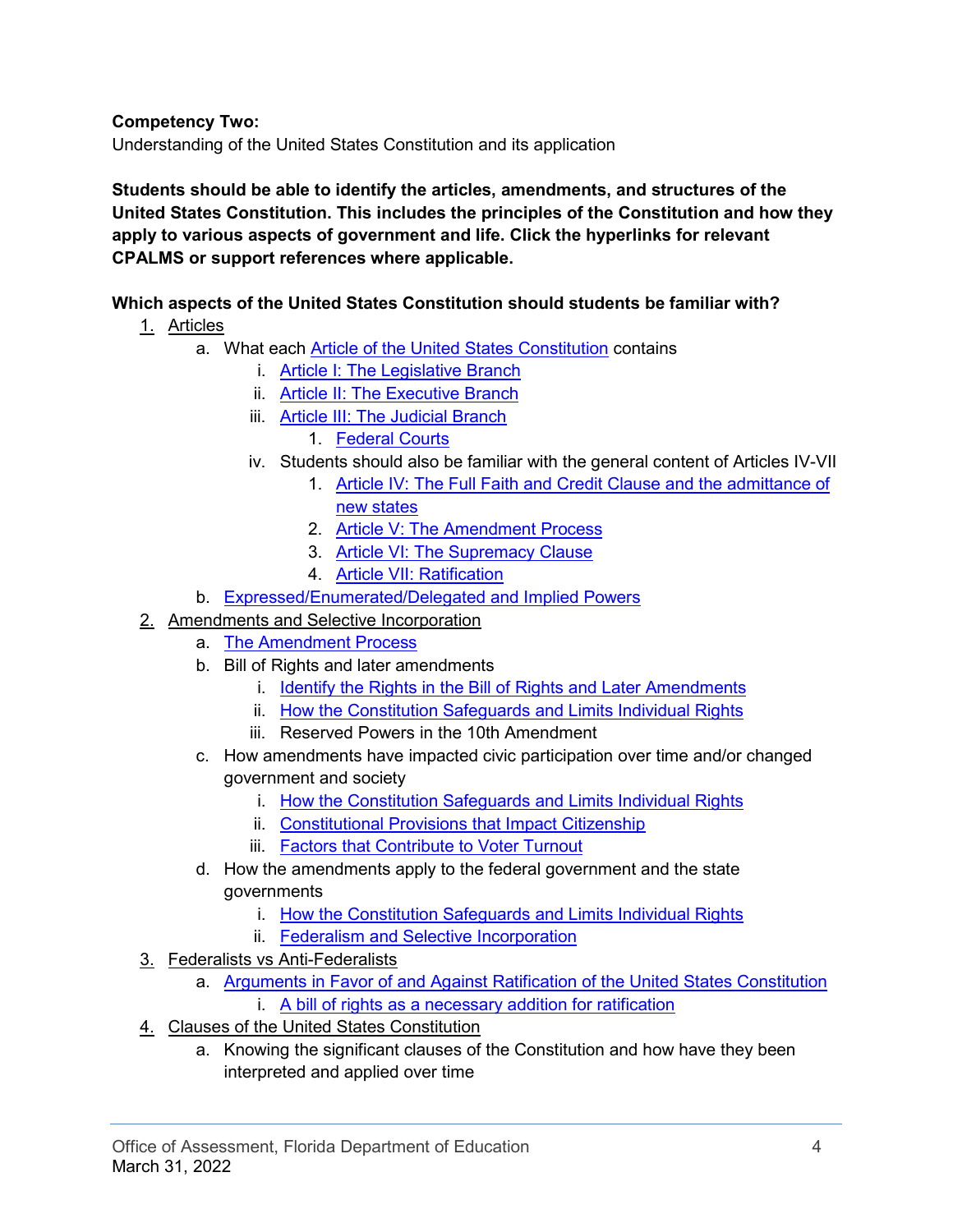i. Including Supremacy Clause; Full Faith and Credit Clause; Commerce [Clause; Emoluments Clause; Due Process Clause; Equal Protection](https://www.law.cornell.edu/wex/constitutional_clauses)  [Clause; Necessary and Proper/Elastic Clause; First Amendment Clauses](https://www.law.cornell.edu/wex/constitutional_clauses)

*Note that Competency Two overlaps with other competencies, particularly Competency One and Competency Four.*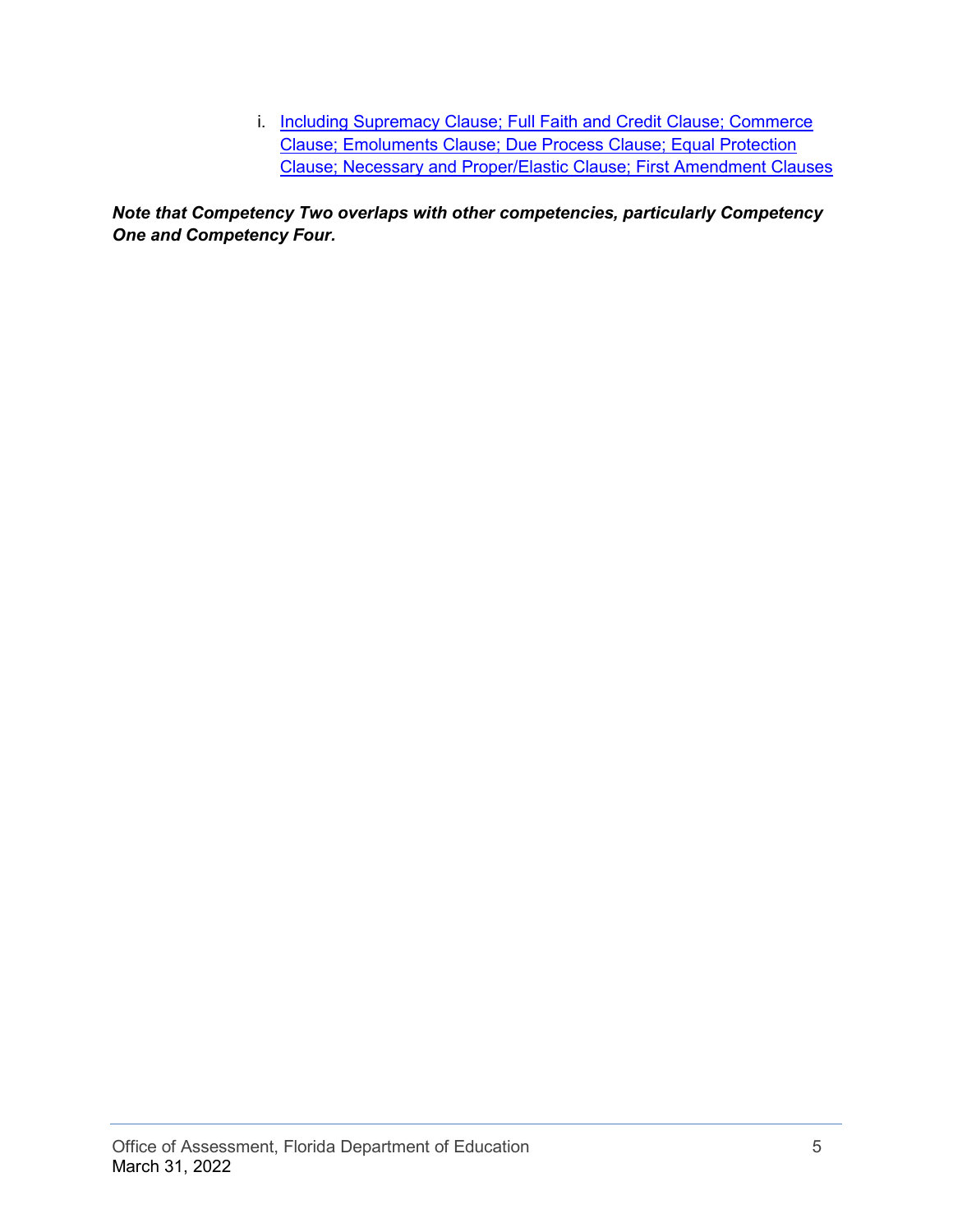## **Competency Three:**

Knowledge of the founding documents and how they have shaped the nature and functions of our institutions of self-government

**Students should be able to recall, identify, and explain documents from the founding era (1776-1791). Students should be able to identify the influences of earlier documents on the founding of the United States and conceptions of government within a provided context. Note that most documents are covered by the state K-12 civics and U.S. government benchmarks. Click the hyperlinks for relevant CPALMS references where applicable.** 

#### **Which documents should students be familiar with?**

Core Documents:

- 1. Declaration of Independence (1776)
	- a. [The Influence of Enlightenment Ideas](https://www.cpalms.org/PreviewStandard/Preview/16138)
	- b. [Intellectual Influences of Various Primary Documents](https://www.cpalms.org/PreviewStandard/Preview/16137)
	- c. [Ideas and Principles that Shape the United States as a Constitutional Republic](https://www.cpalms.org/PreviewStandard/Preview/16140)
	- d. [How Ideas and Principles Contributed to the Expansion of Civil Rights Over Time](https://www.cpalms.org/PreviewStandard/Preview/16147)
- 2. The Constitution of Massachusetts (1780)
	- a. [Its Influence on the Development of the United States as a Constitutional](https://www.cpalms.org/PreviewStandard/Preview/16137)  **Republic**
- 3. The Articles of Confederation (1781)
	- a. [Intellectual Influences of Various Primary Documents](https://www.cpalms.org/PreviewStandard/Preview/16137)
	- b. [Ideas and Principles that Shape the United States as a Constitutional Republic](https://www.cpalms.org/PreviewStandard/Preview/16140)
	- c. [Strengths and Weaknesses of the Articles](https://www.cpalms.org/PreviewStandard/Preview/16094) and How They Reflect the Declaration [of Independence and Influenced the U.S. Constitution](https://www.cpalms.org/PreviewStandard/Preview/16094)
- 4. The Northwest Ordinances (1784, 1785, 1787)
	- a. [Intellectual Influences of Various Primary Documents](https://www.cpalms.org/PreviewStandard/Preview/16137)
- 5. Federalist Papers (i.e., No. 10, No. 14, No. 31, No. 39, No. 51)
	- a. Students should be able to recall authors and central arguments of the listed papers; other Federalist papers may potentially be included, but context will be provided.
		- i. [Ideas and Principles that Shape the United States as a Constitutional](https://www.cpalms.org/PreviewStandard/Preview/16140)  **[Republic](https://www.cpalms.org/PreviewStandard/Preview/16140)**
		- ii. [Arguments in Favor of Ratification of the United States Constitution](https://www.cpalms.org/PreviewStandard/Preview/16139)
- 6. United States Constitution (1787)
	- a. Note that this document will overlap with other competencies. Students should be familiar with:
		- i. [The Influence of Enlightenment Ideas](https://www.cpalms.org/PreviewStandard/Preview/16138)
		- ii. [Intellectual Influences of Various Primary Documents](https://www.cpalms.org/PreviewStandard/Preview/16137)
		- iii. [Ideas and Principles that Shape the United States as a Constitutional](https://www.cpalms.org/PreviewStandard/Preview/16140)  **[Republic](https://www.cpalms.org/PreviewStandard/Preview/16140)**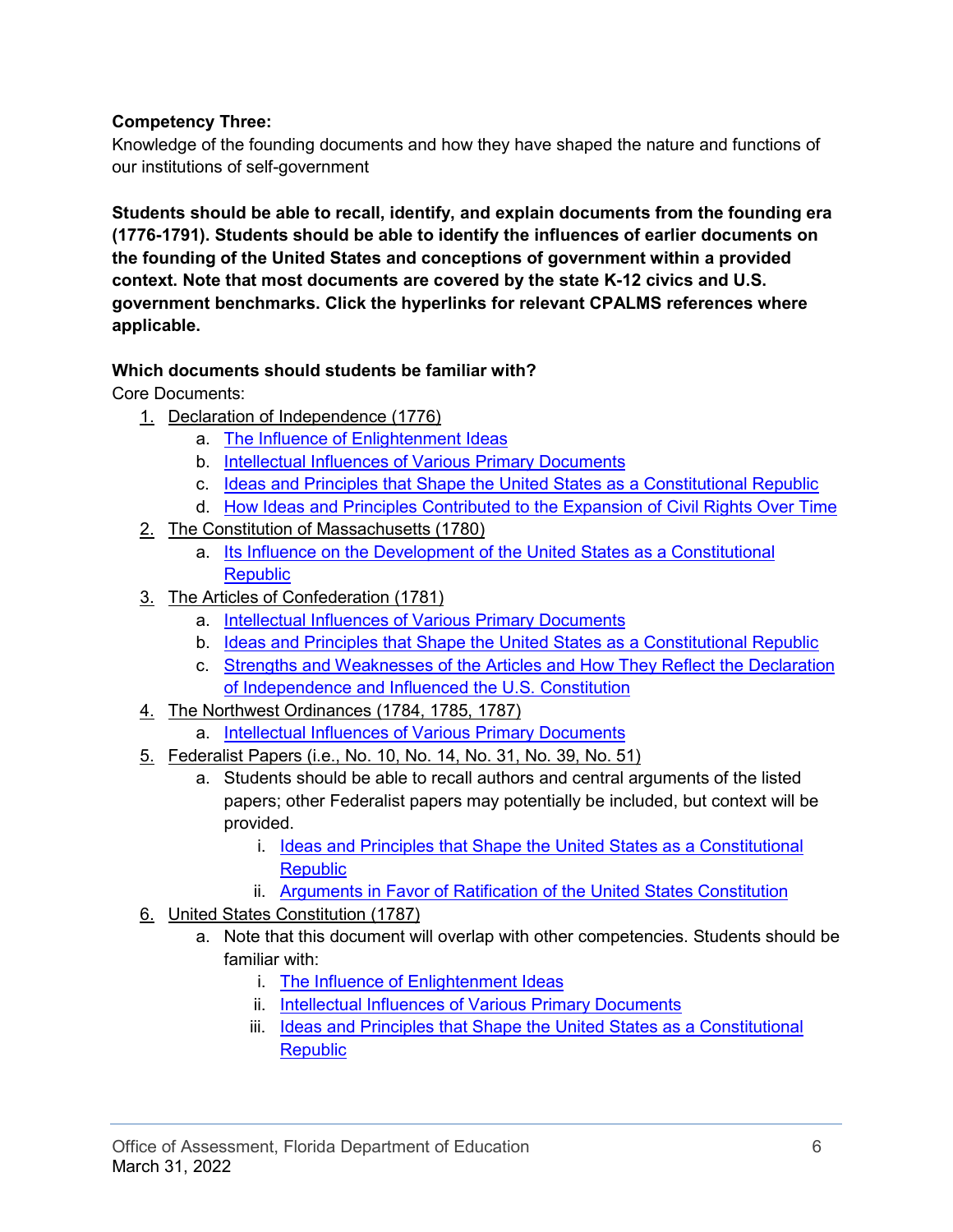- iv. [How Ideas and Principles Contributed to the Expansion of Civil Rights](https://www.cpalms.org/PreviewStandard/Preview/16147)  [Over Time](https://www.cpalms.org/PreviewStandard/Preview/16147)
- v. [Arguments in Favor of Ratification of the United States Constitution](https://www.cpalms.org/PreviewStandard/Preview/16139)
- 7. Bill of Rights (1791)
	- a. Note that this document will overlap with other competencies. Students should be familiar with:
		- i. [Intellectual Influences of Various Primary Documents](https://www.cpalms.org/PreviewStandard/Preview/16137)
		- ii. [How Ideas and Principles Contributed to the Expansion of Civil Rights](https://www.cpalms.org/PreviewStandard/Preview/16147)  [Over Time](https://www.cpalms.org/PreviewStandard/Preview/16147)
		- iii. Ideas and Principles that Shape the United States as a Constitutional **[Republic](https://www.cpalms.org/PreviewStandard/Preview/16140)**
		- iv. [Arguments in Favor of Ratification of the United States Constitution](https://www.cpalms.org/PreviewStandard/Preview/16139)

#### Additional Documents

- 1. Magna Carta (1215)
	- a. [Intellectual Influences of Various Primary Documents](https://www.cpalms.org/PreviewStandard/Preview/16137)
- 2. Mayflower Compact (1620)
	- a. [Intellectual Influences of Various Primary Documents](https://www.cpalms.org/PreviewStandard/Preview/16137)
- 3. English Bill of Rights (1689)
	- a. [Intellectual Influences of Various Primary Documents](https://www.cpalms.org/PreviewStandard/Preview/16137)
- 4. *Common Sense* (1776)
	- a. [Intellectual Influences of Various Primary Documents](https://www.cpalms.org/PreviewStandard/Preview/16137)
- 5. Virginia Declaration of Rights (1776)
	- a. [Intellectual Influences of Various Primary Documents \(National Archives Link\)](https://www.archives.gov/founding-docs/virginia-declaration-of-rights)
- 6. Anti-Federalist Papers (e.g., Brutus 1)
	- a. [Arguments in Favor of Ratification of the United States Constitution](https://www.cpalms.org/PreviewStandard/Preview/16139)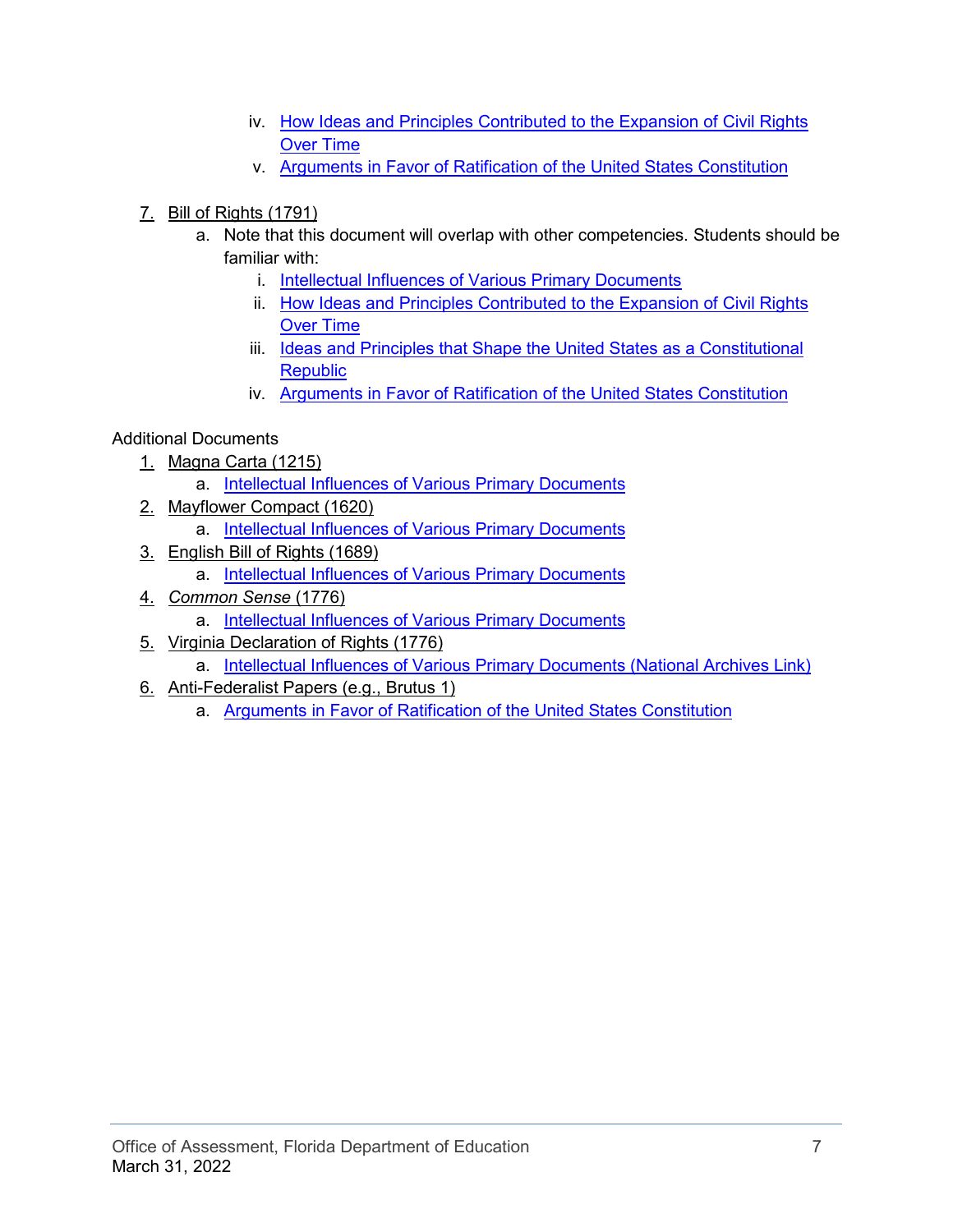#### **Competency Four:**

Understanding of landmark Supreme Court cases, landmark legislation, and landmark executive actions and their impact on law and society

**Students should be able to recall, identify, and explain landmark U.S. Supreme Court cases, landmark legislation, and executive actions. They should also be able to explain their impact on law and society. Most landmark cases, legislation, and executive actions are drawn from Florida's K-12 civics, U.S. government, and U.S. history course content.** 

**Landmark cases** that students should know, as identified primarily in the Florida K-12 civics, U.S. government, or U.S. history benchmarks, involve the expansion or restriction of civil rights and liberties, the power of the federal government (including the various and specific powers and authority of the different branches), and how the U.S. Supreme Court has interpreted clauses of the U.S. Constitution. Be sure to consider the impact of selective incorporation (a principle students should know for Competency Two) within the context of federalism, as well as [sources and types of law.](https://www.cpalms.org/PreviewStandard/Preview/16118) *Most cases will have appeared in the 7th grade [civics,](https://www.cpalms.org/PreviewStandard/Preview/16119) 9-12th grade [U.S. government,](https://www.cpalms.org/PreviewStandard/Preview/16165) or 8th [grade](https://www.cpalms.org/PreviewStandard/Preview/3289) and [9th-12th](https://www.cpalms.org/PreviewStandard/Preview/3424) grade U.S. history course content.* Click the hyperlinks below for Oyez summaries of each case.

*[Marbury v. Madison](https://www.oyez.org/cases/1789-1850/5us137)* (1803) *[McCulloch v. Maryland](https://www.oyez.org/cases/1789-1850/17us316)* (1819) *[Dred Scott v. Sandford](https://www.oyez.org/cases/1850-1900/60us393)* (1857) *[Plessy v. Ferguson](https://www.oyez.org/cases/1850-1900/163us537)* (1896) *[Schenck v. U.S.](https://www.oyez.org/cases/1900-1940/249us47)* (1919) *[Korematsu v. United States](https://www.oyez.org/cases/1940-1955/323us214)* (1944) *[Brown v. Board](https://www.oyez.org/cases/1940-1955/347us483)* (1954) *[Mapp v. Ohio](https://www.oyez.org/cases/1960/236)* (1961) *[Baker v. Carr](https://www.oyez.org/cases/1960/6)* (1962) *[Engel v. Vitale](https://www.oyez.org/cases/1961/468)* (1962) *[Gideon v. Wainwright](https://www.oyez.org/cases/1962/155)* (1963) *[Miranda v. Arizona](https://www.oyez.org/cases/1965/759)* (1966) *[Tinker v. Des Moines](https://www.oyez.org/cases/1968/21)* (1969) *[New York Times v. United States](https://www.oyez.org/cases/1970/1873)* (1971) *[Wisconsin v. Yoder](https://www.oyez.org/cases/1971/70-110)* (1972) *[Roe v. Wade](https://www.oyez.org/cases/1971/70-18)* (1973) *[United States](https://www.oyez.org/cases/1973/73-1766) v. Nixon* (1974) *[Regents of the University of California v. Bakke](https://www.oyez.org/cases/1979/76-811)* (1978) *[Hazelwood v. Kuhlmeier](https://www.oyez.org/cases/1987/86-836)* (1988) *[Texas v. Johnson](https://www.oyez.org/cases/1988/88-155)* (1989) *[Shaw v. Reno](https://www.oyez.org/cases/1992/92-357)* (1993) *[U.S. v. Lopez](https://www.oyez.org/cases/1994/93-1260)* (1995) *[Bush v. Gore](https://www.oyez.org/cases/2000/00-949)* (2000) *[District of Columbia v. Heller](https://www.oyez.org/cases/2007/07-290)* (2008)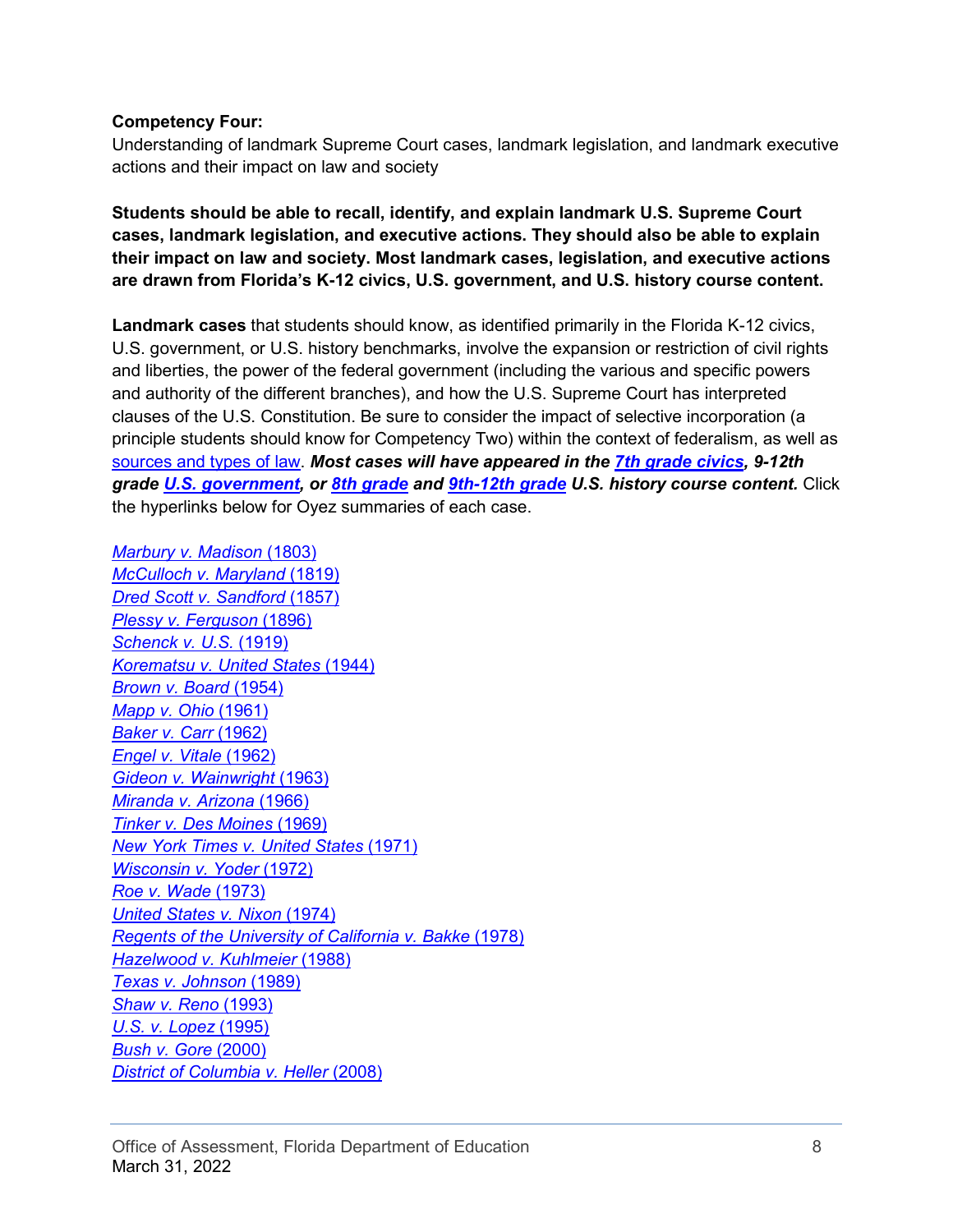#### *[McDonald v. Chicago](https://www.oyez.org/cases/2009/08-1521)* (2010) *[Citizens United v. FEC](https://www.oyez.org/cases/2008/08-205)* (2010)

## **Landmark Legislation**

Landmark legislation that students should be familiar with, as identified primarily in the Florida K-12 civics, U.S. government, or U.S. history course content, involves:

- a) conflicts and compromises (e.g., the [Compromise of 1850;](https://guides.loc.gov/compromise-1850) [Kansas-Nebraska Act of](https://www.senate.gov/artandhistory/history/minute/Kansas_Nebraska_Act.htm#:%7E:text=It%20became%20law%20on%20May,territories%20to%20sway%20the%20vote.)  [1854\)](https://www.senate.gov/artandhistory/history/minute/Kansas_Nebraska_Act.htm#:%7E:text=It%20became%20law%20on%20May,territories%20to%20sway%20the%20vote.);
- b) territorial expansion and the structure and function of government (e.g., Homestead Act [of 1862;](https://www.archives.gov/milestone-documents/homestead-act) [Pendleton Act of 1883\);](https://www.archives.gov/milestone-documents/pendleton-act)
- c) expansion or restrictions of civil rights and liberties (e.g., various civil rights acts between the [19th](https://history.house.gov/Historical-Highlights/1851-1900/The-Civil-Rights-Bill-of-1866/) and [21st centuries;](https://www.ourdocuments.gov/doc.php?flash=false&doc=97) [Alien and Sedition Acts of 1798;](https://www.ourdocuments.gov/doc.php?flash=false&doc=16) [USA PATRIOT Act of](https://www.congress.gov/107/plaws/publ56/PLAW-107publ56.pdf)  [2001\)](https://www.congress.gov/107/plaws/publ56/PLAW-107publ56.pdf);
- d) expansions or restrictions in social programs (e.g., various [Great Society-related acts;](https://www.gilderlehrman.org/history-resources/teaching-resource/study-aid-great-society-legislation) [New Deal-related acts;](https://www.loc.gov/rr/program/bib/newdeal/intro.html) [Patient Protection and Affordable Care Act of 2010\)](https://www.govinfo.gov/content/pkg/BILLS-111hr3590enr/pdf/BILLS-111hr3590enr.pdf);
- e) environmental protections (e.g., [Clean Air Act of 1970\)](https://crsreports.congress.gov/product/pdf/RL/RL30853);
- f) expansions of presidential and war powers (e.g., [Tonkin Gulf Resolution of 1964\)](https://www.ourdocuments.gov/doc.php?flash=false&doc=98).

## *Note that this overview does not include all legislation that could be assessed; rather, it covers the types of legislation that students might see on the FCLE*. *Most landmark legislation will have appeared in the 7th grade civics, 9th-12th grade U.S. government, or 8th grade and 9th-12th grade U.S. history course content.*

#### **Landmark Executive Actions**

Landmark executive actions that students should be familiar with, as identified primarily in the Florida K-12 civics, U.S. government, or U.S. history course content, primarily involve:

- a) efforts at foreign policy (e.g., various treaties that ended wars, such as the Treaty of [Paris of 1898\)](https://www.loc.gov/rr/hispanic/1898/treaty.html);
- b) territorial expansion (e.g., treaties and agreements that expanded the United States, such as the [Louisiana Purchase of 1803](https://history.state.gov/milestones/1801-1829/louisiana-purchase) or the [Adams-Onis Treaty of 1821\)](https://history.state.gov/milestones/1801-1829/florida);
- c) restrictions or expansions of civil rights and liberties (e.g., [suspensions of](https://www.gilderlehrman.org/history-resources/spotlight-primary-source/proclamation-suspension-habeas-corpus-1862) *habeas [corpus](https://www.gilderlehrman.org/history-resources/spotlight-primary-source/proclamation-suspension-habeas-corpus-1862)*; [Japanese-American](https://www.ourdocuments.gov/doc.php?flash=false&doc=74) internment; [enforcement of civil rights-related Supreme](https://www.eisenhowerlibrary.gov/research/online-documents/civil-rights-little-rock-school-integration-crisis)  [Court decisions\)](https://www.eisenhowerlibrary.gov/research/online-documents/civil-rights-little-rock-school-integration-crisis);
- d) the use of executive orders (e.g., [military desegregation;](https://www.ourdocuments.gov/doc.php?flash=false&doc=84) [affirmative action\)](https://www.dol.gov/agencies/ofccp/about/executive-order-11246-history);
- e) the presidential "bully pulpit" (e.g., advocacy for various programs and reforms, particularly in the 20th and 21st centuries);
- f) [presidential war powers.](https://www.nixonlibrary.gov/news/war-powers-resolution-1973#:%7E:text=The%20War%20Powers%20Resolution%20of,the%20executive%20branch)

*Note that this overview does not include all executive actions that could be assessed; rather, it covers the types of executive actions that students might see on the FCLE. Most landmark executive actions will have appeared in the 7th grade civics, 9th-12th grade U.S. government, or 8th and 9th-12th grade U.S. history course content.*